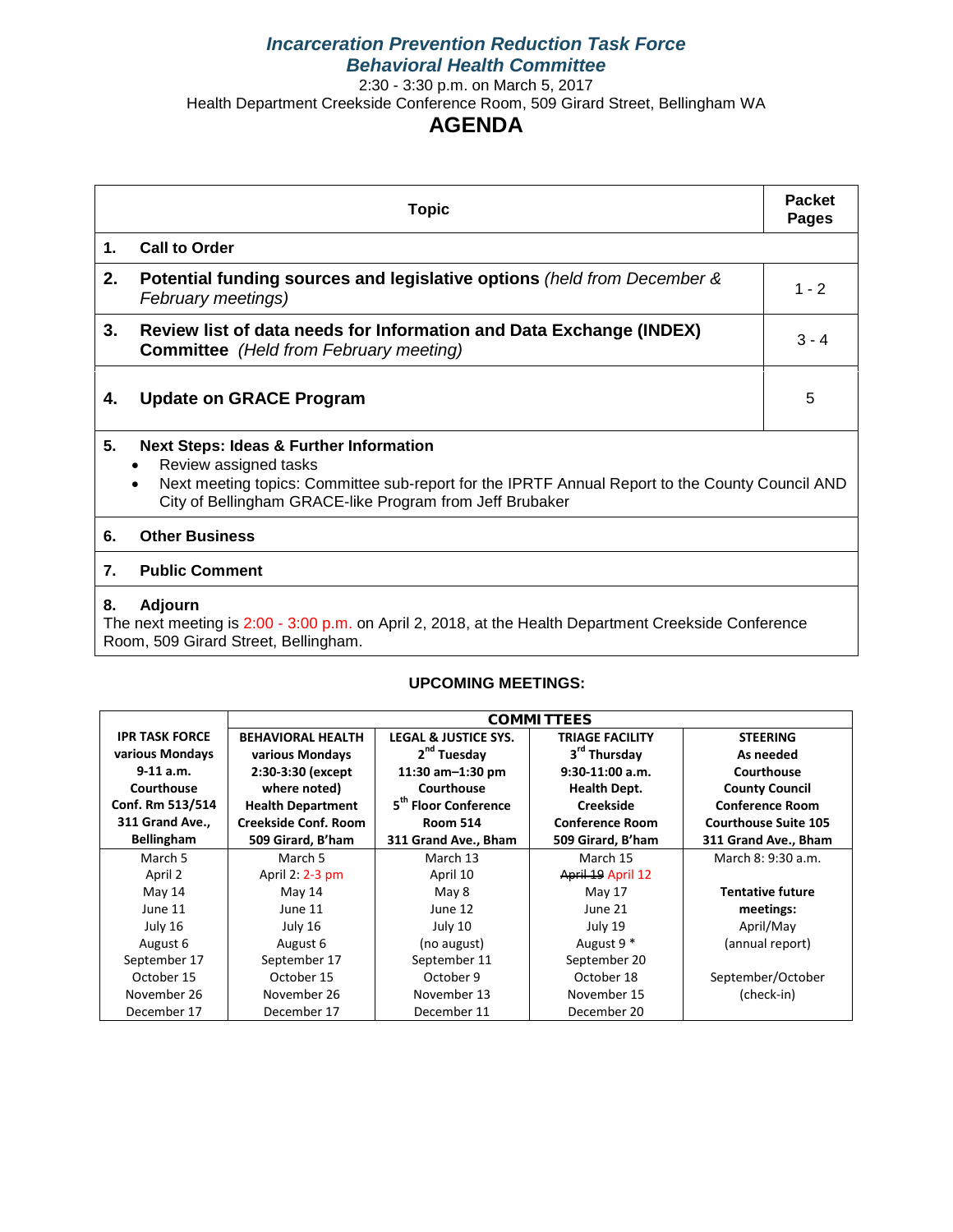### **RCW 82.14.530**

#### **Sales and use tax for housing and related services.**

(1)(a) A county legislative authority may submit an authorizing proposition to the county voters at a special or general election and, if the proposition is approved by a majority of persons voting, impose a sales and use tax in accordance with the terms of this chapter. The title of each ballot measure must clearly state the purposes for which the proposed sales and use tax will be used. The rate of tax under this section may not exceed one-tenth of one percent of the selling price in the case of a sales tax, or value of the article used, in the case of a use tax.

(b)(i) If a county with a population of one million five hundred thousand or less has not imposed the full tax rate authorized under (a) of this subsection within two years of October 9, 2015, any city legislative authority located in that county may submit an authorizing proposition to the city voters at a special or general election and, if the proposition is approved by a majority of persons voting, impose the whole or remainder of the sales and use tax rate in accordance with the terms of this chapter. The title of each ballot measure must clearly state the purposes for which the proposed sales and use tax will be used. The rate of tax under this section may not exceed one-tenth of one percent of the selling price in the case of a sales tax, or value of the article used, in the case of a use tax.

(ii) If a county with a population of greater than one million five hundred thousand has not imposed the full tax authorized under (a) of this subsection within three years of October 9, 2015, any city legislative authority located in that county may submit an authorizing proposition to the city voters at a special or general election and, if the proposition is approved by a majority of persons voting, impose the whole or remainder of the sales and use tax rate in accordance with the terms of this chapter. The title of each ballot measure must clearly state the purposes for which the proposed sales and use tax will be used. The rate of tax under this section may not exceed one-tenth of one percent of the selling price in the case of a sales tax, or value of the article used, in the case of a use tax.

(c) If a county imposes a tax authorized under (a) of this subsection after a city located in that county has imposed the tax authorized under (b) of this subsection, the county must provide a credit against its tax for the full amount of tax imposed by a city.

(d) The taxes authorized in this subsection are in addition to any other taxes authorized by law and must be collected from persons who are taxable by the state under chapters **[82.08](http://app.leg.wa.gov/RCW/default.aspx?cite=82.08)** and **[82.12](http://app.leg.wa.gov/RCW/default.aspx?cite=82.12)** RCW upon the occurrence of any taxable event within the county for a county's tax and within a city for a city's tax**.**

(2)(a) Notwithstanding subsection (4) of this section, a minimum of sixty percent of the moneys collected under this section must be used for the following purposes:

(i) Constructing affordable housing, which may include new units of affordable housing within an existing structure, and facilities providing housing-related services; or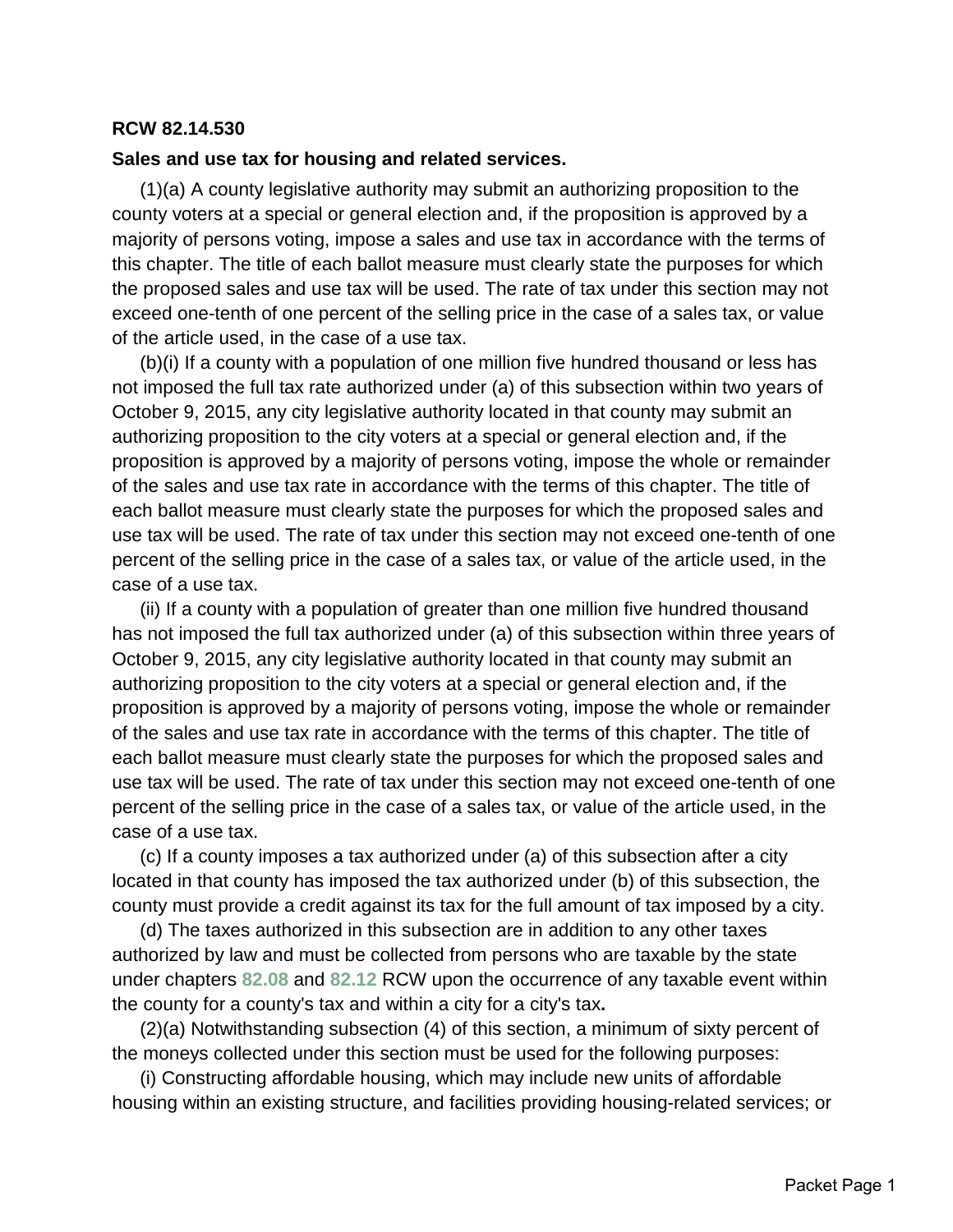(ii) Constructing mental and behavioral health-related facilities; or

(iii) Funding the operations and maintenance costs of new units of affordable housing and facilities where housing-related programs are provided, or newly constructed evaluation and treatment centers.

(b) The affordable housing and facilities providing housing-related programs in (a)(i) of this subsection may only be provided to persons within any of the following population groups whose income is at or below sixty percent of the median income of the county imposing the tax:

(i) Persons with mental illness;

(ii) Veterans;

(iii) Senior citizens;

(iv) Homeless, or at-risk of being homeless, families with children;

(v) Unaccompanied homeless youth or young adults;

(vi) Persons with disabilities; or

(vii) Domestic violence survivors.

(c) The remainder of the moneys collected under this section must be used for the operation, delivery, or evaluation of mental and behavioral health treatment programs and services or housing-related services.

(3) A county that imposes the tax under this section must consult with a city before the county may construct any of the facilities authorized under subsection (2)(a) of this section within the city limits.

(4) A county that has not imposed the tax authorized under RCW **[82.14.460](http://app.leg.wa.gov/RCW/default.aspx?cite=82.14.460)** prior to October 9, 2015, but imposes the tax authorized under this section after a city in that county has imposed the tax authorized under RCW **[82.14.460](http://app.leg.wa.gov/RCW/default.aspx?cite=82.14.460)** prior to October 9, 2015, must enter into an interlocal agreement with that city to determine how the services and provisions described in subsection (2) of this section will be allocated and funded in the city.

(5) To carry out the purposes of subsection (2)(a) and (b) of this section, the legislative authority of the county or city imposing the tax has the authority to issue general obligation or revenue bonds within the limitations now or hereafter prescribed by the laws of this state, and may use, and is authorized to pledge, up to fifty percent of the moneys collected under this section for repayment of such bonds, in order to finance the provision or construction of affordable housing, facilities where housingrelated programs are provided, or evaluation and treatment centers described in subsection (2)(a)(iii) of this section.

(6)(a) Moneys collected under this section may be used to offset reductions in state or federal funds for the purposes described in subsection (2) of this section.

(b) No more than ten percent of the moneys collected under this section may be used to supplant existing local funds.

[ **[2015 3rd sp.s. c 24 § 701.](http://lawfilesext.leg.wa.gov/biennium/2015-16/Pdf/Bills/Session%20Laws/House/2263-S.SL.pdf?cite=2015%203rd%20sp.s.%20c%2024%20%C2%A7%20701.)**]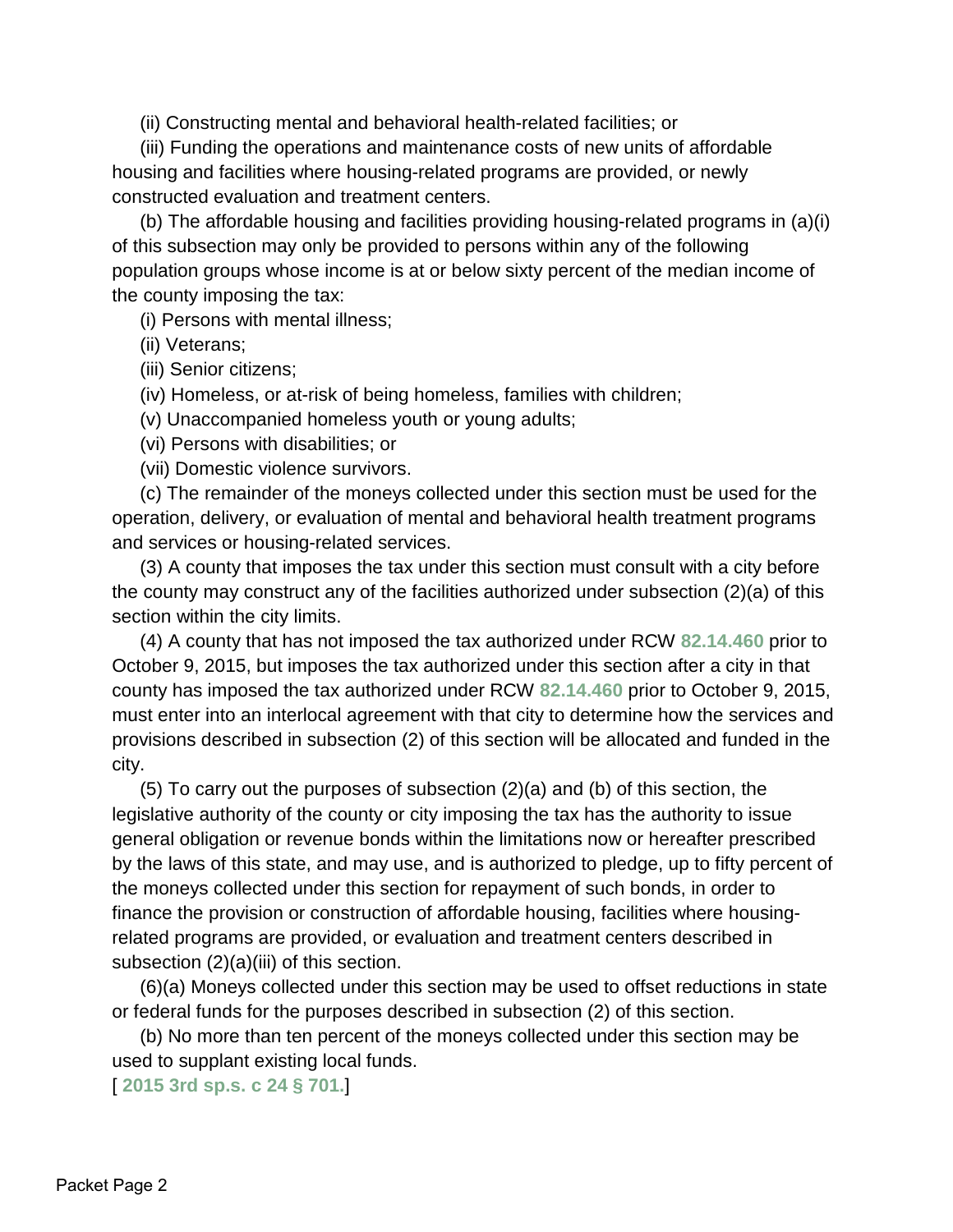#### **1. Call To Order**

Committee Chair Anne Deacon called the meeting to order at 2:30 p.m. at the Health Department Creekside Conference Room, 509 Girard Street, Bellingham.

Members Present: Anne Deacon, Dan Hammill, Byron Manering,

Also Present: Stephen Gockley, Starleen Lewis (Unity Care Northwest)

Members Absent: Greg Winter

### **2. Review draft priorities, work plan, and Task Force retreat**

The Committee members discussed the strategies in the VERA report that were assigned to the Behavioral Health Committee, including:

- Equip law enforcement officers with tools to de-escalate and divert people with experiencing behavioral health crises
- Pursue opportunities to coordinate care between county agencies
- Improve data collection system

Deacon reported on the Health Department budget of \$20,000 for training and consultation. In the past, they've spent those funds on:

- o Sending sheriff deputies to crisis hostage negotiation training
- o Bellingham Police 40 hours crisis intervention team (CIT) training curriculum
- It's time to host another emergency medical services (EMS) training
- One new task would be creating an annual calendar to track training for agencies
- Deacon will find out the specific training information that agencies track
- The committee could create an informal survey of needed additional training

The committee discussed:

- Expanding crisis prevention and intervention (CPIT)
- How this committee works with the Homeless Strategies Workgroup and Lummi Nation
- How to work with the Legal and Justice Systems Subcommittee on housing for drug court participants
- Behavioral health services to homeless shelter users
- The coordinated outreach and recovery support (CORS) program
- A part-time mental health professional working at City Gate and the Lighthouse Mission to connect people with acute psychiatric systems to services and treatment
- A full-time position on the homeless outreach team (HOT) who has a specialty in substance use disorders
- The decrease in referrals to mental health court from the Public Defender's Office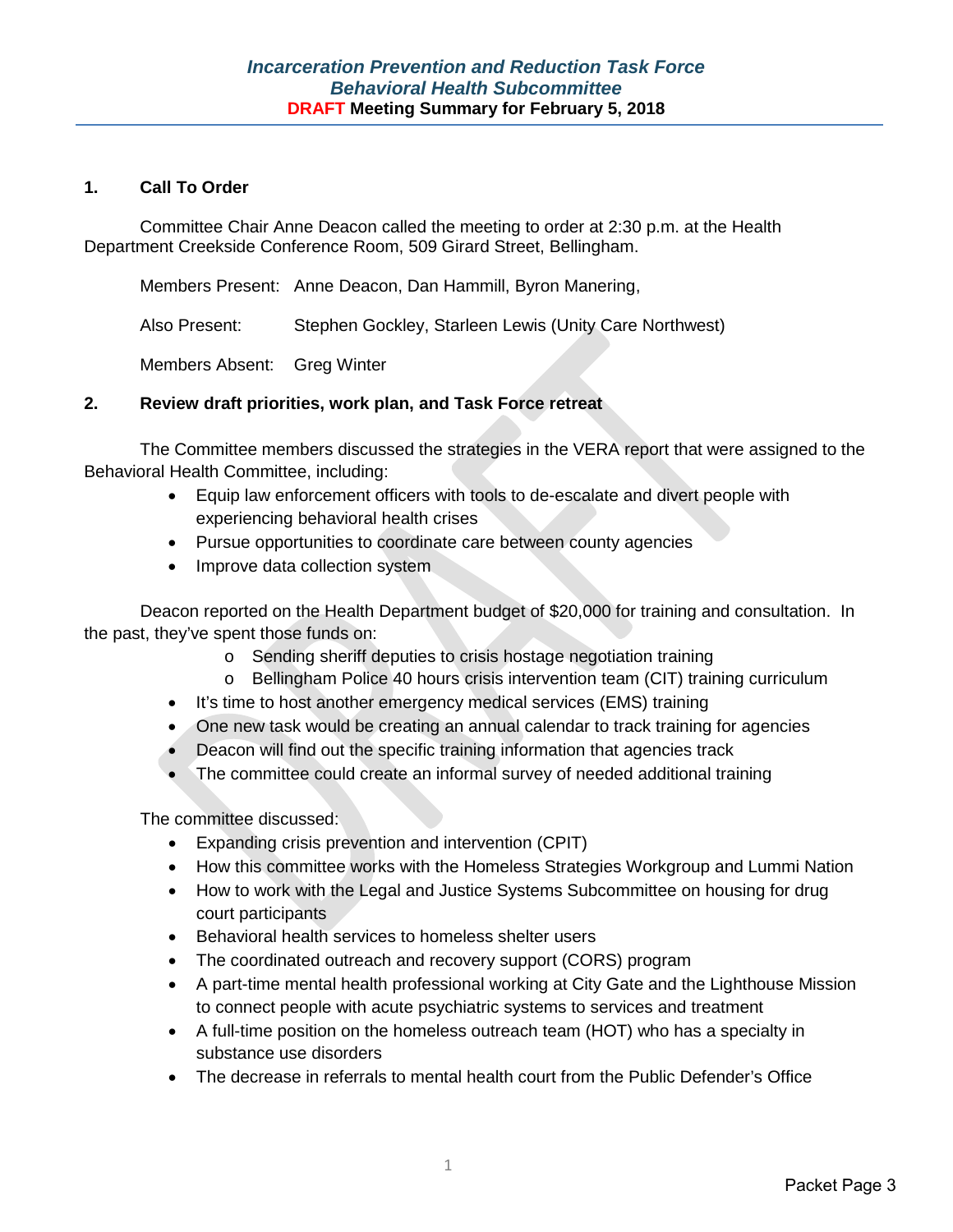# *Incarceration Prevention and Reduction Task Force Behavioral Health Subcommittee* **DRAFT Meeting Summary for February 5, 2018**

- The competing values between getting someone out of jail as soon as possible and referrals to treatment programs
- Drug court best practices and inviting drug court and mental health court to discuss services
- Housing as incentive for specialty courts
- The need for another Oxford House
- Whether drug court can have a program that is less than two years
- Including Lummi Nation representative on the committee
- Meth versus opiate use
- Ground level response and coordinated engagement (GRACE) program update, logic model, and funding
- Diverting non-violent defendants to services
- Focus on substance use disorder (SUD) treatment needed in a co-occurring disorders treatment program
- Framing the discussion of addressing all these issues from the victim's voice and public safety

### **3. Potential funding sources and legislative options**

Held to March meeting.

#### **4. Update on GRACE project**

Deacon submitted a handout on the February 2 GRACE program team meeting that includes the logic model for the program. *(See above discussion.)*

#### **5. Next Steps: Ideas & Further Information**

Held to March meeting:

- Data needs for Information and Data Exchange (INDEX) Committee
- Potential funding sources and legislative options
- GRACE leadership meetings update from Dean Wight
- City of Bellingham implementation of a GRACE-like program

Schedule future discussions on:

- Engrossed Substitute House Bill (ESHB) 2263 regarding funding for mental health and cultural activities and competing funding requests
- Drug Court *(Schedule special meeting time during the lunch hour)*
- Hammill to report on GRACE Program efforts with City of Bellingham Police Chief
- Deacon to report on Dr. Kartman's suboxone program
- Mike Parker update on homeless outreach team (HOT) and new behavioral health specialist